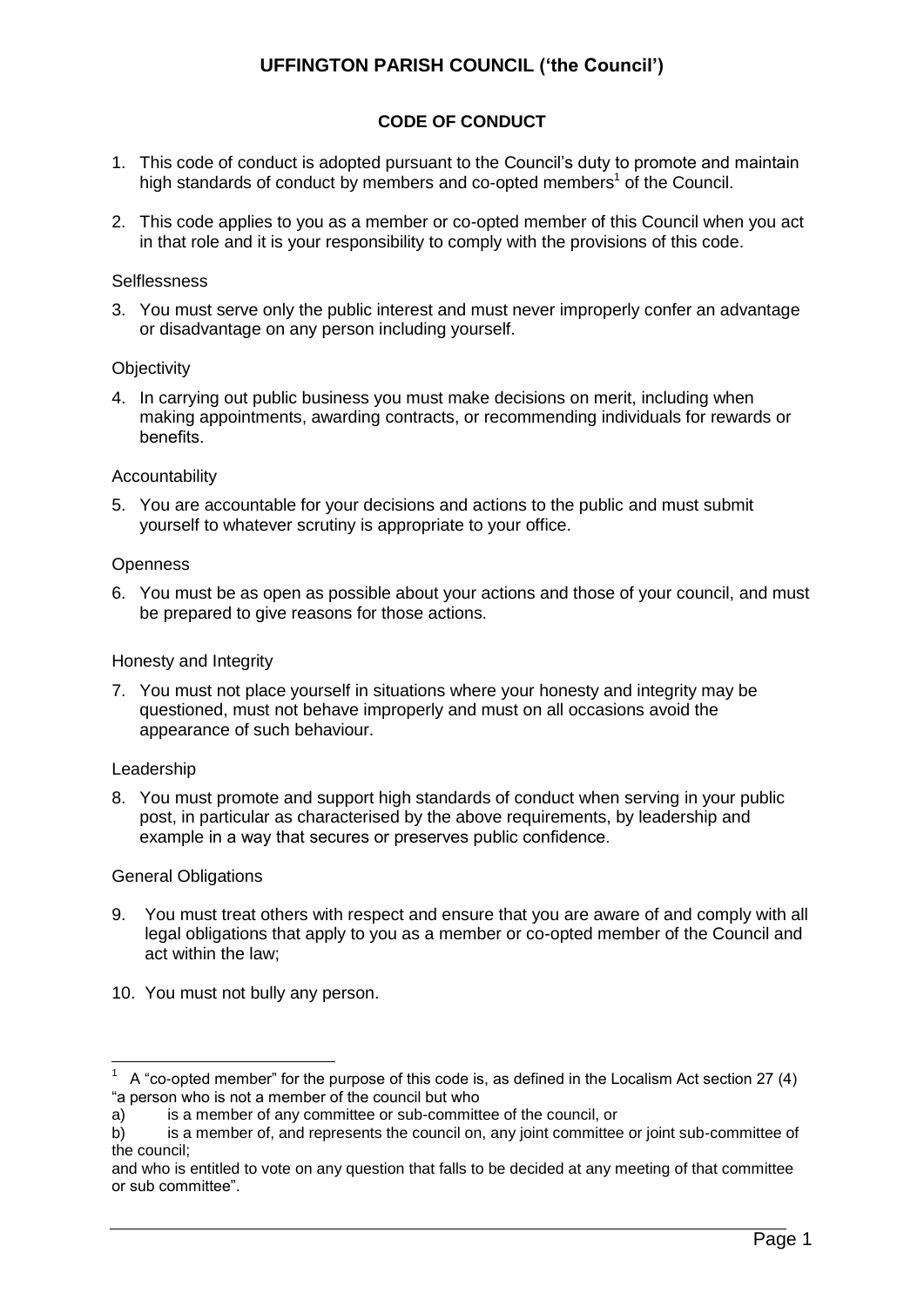# **UFFINGTON PARISH COUNCIL ('the Council')**

- 11. You must not do anything that compromises or is likely to compromise the impartiality of those who work for, or on behalf of the Council.
- 12. You must not disclose information given to you in confidence by anyone, or information acquired by you of which you are aware, or ought reasonably to be aware, is of a confidential nature except where:
	- (i) you have the consent of a person authorised to give it;
	- (ii) you are required by law to do so;
	- (iii) the disclosure is made to a third party for the purpose of obtaining professional legal advice provided that the third party agrees not to disclose the information to any other person, or
	- (iv) the disclosure is:
		- a) reasonable and in the public interest;
		- b) made in good faith and in compliance with the reasonable requirements of the Council.
- 13. You must not improperly use knowledge gained solely as a result of your role as a member for your own personal advantage.
- 14. When making decisions on behalf of or as part of the Council you must have regard to any professional advice provided to you by the Council's officers.
- 15. When using or authorising the use by others of the resources of the Council:
	- (i) you must act in accordance with the Council's reasonable requirements;
	- (ii) you must make sure that you do not use resources improperly for political purposes and do not use them at all for party political purposes.

### Registering and Declaring Interests

- 16. You must, within 28 days of taking office as a member or co-opted member, notify the Council's monitoring officer of any disclosable pecuniary interest as defined by regulations made by the Secretary of State, where the pecuniary interest is yours, your spouse's or civil partner's, or is the pecuniary interest of somebody with whom you are living with as a husband or wife, or as if you were civil partners.
- 17. You must disclose the interest at any meeting of the Council at which you are present, where you have a disclosable interest in any matter being considered and where the matter is not a 'sensitive interest<sup>2</sup>'.
- 18. Following any disclosure of an interest not on the Council's register or the subject of pending notification, you must notify the monitoring officer of the interest within 28 days beginning with the date of disclosure.
- 19. Unless dispensation has been granted, you may not participate in any discussion of, vote on, or discharge any function related to any matter in which you have a pecuniary interest as defined by regulations made by the Secretary of State. You must withdraw from the room or chamber when the meeting discusses and votes on the matter.

 2 A "sensitive interest" is described in the Localism Act 2011 as a member or co-opted member of a council having an interest, and the nature of the interest being such that the member or co-opted member, and the council's monitoring officer, consider that disclosure of the details of the interest could lead to the member or co-opted member, or a person connected with the member or co-opted member, being subject to violence or intimidation.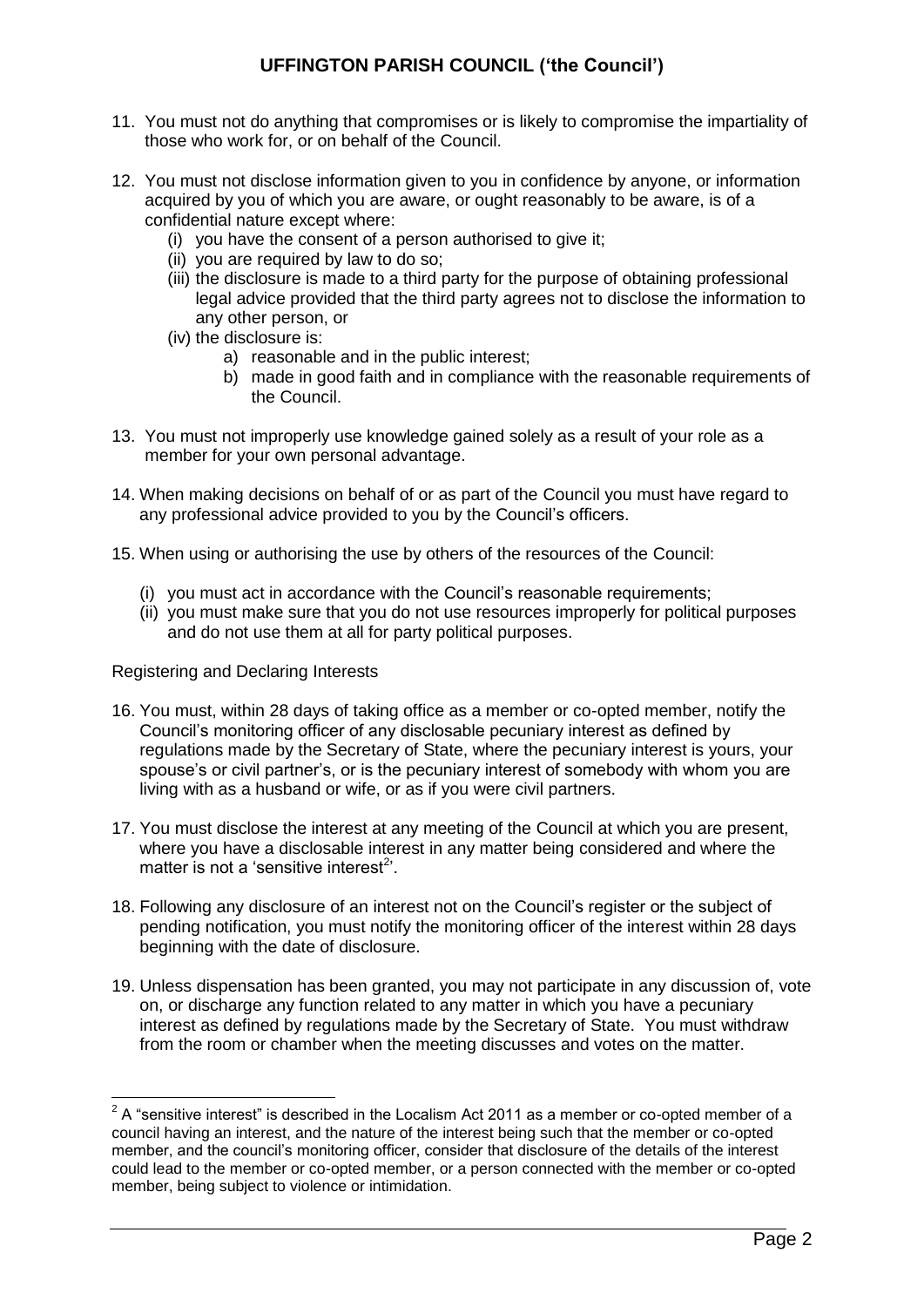## 20. Contacting the Council

- a. Members of the public may contact directly Councillors in various ways: in person, by telephone, by email, by letter. They may also contact the Council via the Clerk in any of the above ways and also by sending a message via the website.
- b. The flowchart at appendix 1 shows the process to be followed on receipt of a message or request from a member of the public.
- c. Any request for information or other message from any member of the public should be dealt with promptly and courteously.
- d. If a Councillor is contacted verbally they should avoid being drawn into a discussion on the matter raised; instead they should ask the member of the public to put their request/issue in writing, unless it is something simple, such as 'can I request that you cut the grass ….'
- e. If a Councillor is contacted by email they should always acknowledge it, copy to the Clerk. The request/message should then be processed as per the appendix.
- f. If a Councillor receives a letter it should always be given to the Clerk, who, as Proper Officer to the Council, will respond officially once the appropriate action has been taken.
- 21. Meeting Members of the Public
	- a. Councillors should never meet members of the public alone; there should always be at least two people present. During the meeting Councillors should always abide by the Code of Conduct.
	- b. If you find yourself caught 'in the street', you should avoid being drawn into a discussion, but politely request that the member of the public contacts the Council through the proper channels.
	- c. If the meeting is likely to be contentious you should consider recording it. You must, of course, inform the member(s) of the public that you will be doing so. Alternatively, ask the Clerk to attend the meeting and take minutes.
	- d. Councillors should never make decisions or promise actions that require expenditure at such a meeting. They should bring the matter to the next Council meeting. If the matter is urgent, an extraordinary meeting should be called.
	- e. When dealing with Council business you are *always* a Councillor. You cannot say 'I was not acting as a Councillor at the time'. When asked about Council business you are *still* a Councillor and MUST always abide by the Code of Conduct. A common example is when someone asks about a planning application when you are having a pint in the pub.

Appendix: Flowchart

Last updated: December 2019

Adopted by the Council on:  $13<sup>th</sup>$  January 2020